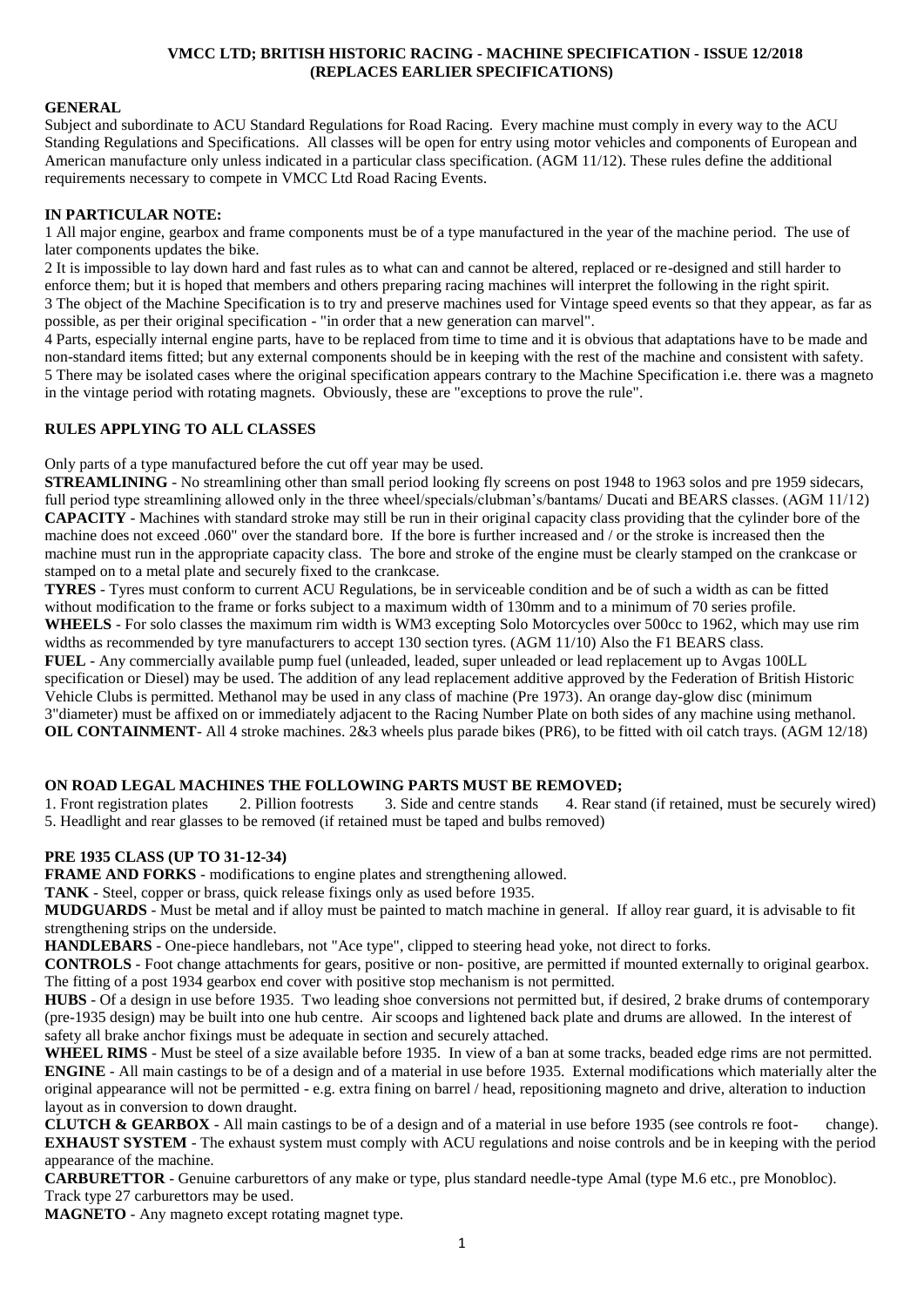# **PRE 1949 CLASS (UP TO 31.12.48)**

**HANDLEBARS, CONTROLS, WHEELS, GEARBOXES, FRAMES, FORKS AND TANKS** - should be of original type.

Gearboxes restricted to a maximum of 4 gears.

**ENGINE** - Must be of a make and type originally fitted by the manufacturer, all major components must be of the year in question. **WHEEL RIMS** - All machines produced before 1.1.37 must have steel rims. Alloy rims may be fitted to racing machines produced after 1.1.37. Rims must be at least 19" diameter on machines produced before 1.1.37. 18" rims may be used on later machines. **MUDGUARDS** - Must be metal and if alloy must be painted to match machine in general. If alloy rear guard, it is advisable to fit strengthening strips on the underside.

**SEATS** - Duel seats may only be fitted to machines produced after 1.1.45.

**CARBURETTOR** - Only early 2-piece Amal, TT Amal and track Amal may be fitted. Remote needle (RN) type TT Amal may be fitted from 1.1.37.

**IGNITION** - Rotating magnet magnetos may not be used unless fitted as original equipment.

**REV COUNTERS** - Contemporary and Small Electronic Round Analogue types may be used. Digital types may not be used. **HUBS** - Must be of a type fitted by the manufacturer with the machine. No dual brakes permitted on solos unless original specification.

**Note of special interest**. Vincent Girder Forks (Girdraulics) are accepted within the girder fork class. (AGM 11/17)

## **PRE 1973 SPECIALS & CLUBMANS (UP TO 31.12.72) TWO STROKES UP TO 31/12/1967**

Motor vehicles and components of European and American manufacture only and parts of a type manufactured up to the end of December 1972 are eligible. The specials must be of a type built e.g. Triton etc. Period streamlining may be fitted. Factory built specials and small factory runs e.g. Royal Enfield GP5, Dunstall Norton etc. are eligible. The specification, appearance and suitability of machines will need the approval of the committee. They must have received and approved details of a special for it to be eligible for championship points.

**CARBURETTOR** - Left hand and right hand Amal 11s's may be used. Smooth bores are not permitted.

**CYLINDER HEAD-** Triumph engines *-*10 stud head may be used.

WHEELS - Solo Motorcycles over 500cc to 1962 may use rim widths as recommended by tyre manufacturers to accept 130 section tyres. (AGM 11/10)

**GEARBOX:** The Indian Enfield 5 speed gearbox is allowed as a replacement for the Albion 4 speed. Gear change has to remain on the right hand side and the 5 speed logo removed. (AGM 11/15)

### **Sub class: (PRE 1973 "VINTAGE BEARS" 250, 350, 500, 650, & over 650 Classes, 4-speed, Drum brake, Four Stroke)** (AGM 11-16) (AGM 12/18)

Factory "road production" based machines of British European and American manufacture, and parts of a type manufactured up to the end of December 1972. Typical production based "mix and match" specials of a type built during the period e.g. Triton, Tribsa, Norbsa, Trifield are all eligible and indeed encouraged.

**FRAME**- Any period factory standard or period aftermarket or special or replica as per BHR pre-73 rules

**ENGINE-**Strictly "factory production" based. Manufacturer nominal standard bore/stroke for the type. Commercially

remanufactured/replica engine parts are permitted, but must nominally be "bolt-on" interchangeable with the originals.

**CYCLE PARTS-** Any period type "factory production" forks wheels brakes that were available during the period may be used, any manufacture origin.

**BRAKES-** Period DRUM brakes only, of period "factory production" type, any manufacturer origin. Period type modifications permitted.

**GEARBOX-** Strictly four speed, original or reproduction. Pre-unit engines may be mix-matched with gearboxes of other manufacturer origin: e.g. BSA engine, Triumph gearbox etc.

Note: Royal Enfield 250 (Drum braked, (Unit construction)) exception to 4-speed gearbox requirement (AGM 12/18) **MACHINE REGISTRATION**: IMPORTANT. Machine must be eligibility registered and noted as Vintage Bears.

## **PRE 1963 CLASS (UP TO 31.12.62)**

**GENERAL** – Purpose built GP machines, period production based and special built race machines of the period are all eligible for this class. The above to include for example Tritons/TriBSA/NortonAJS/NortonG50/Various Velocette specials and many others that raced in the period. FOR ELIGIBILITY the rider/owner must provide proof to the eligibility team that a similar machine did race in the period. (AGM 11/12) External, easily seen, modifications of a minor nature only shall be permitted. Any internal, unseen, modifications shall be permitted.

**CARBURETTOR** - These must be of a type available in the period the machine was built. Amal GP types may only be fitted to a machine built from 1.1.49. Where a remote float chamber is used it must be of a type available when the machine was built. **IGNITION** - Only magnetos may be used which are of a type available when the machine was built. All visible ignition components

must be of a type available when the machine was built.

**MUDGUARDS** - Mudguards are not compulsory but must comply with ACU Regulations if fitted. Both mudguards must be made of a material used in the period and be adequately supported.

**FUEL & OIL TANKS** - The tanks must be of a type and size similar to those fitted by the original manufacturer to that model of that year.

**SEAT** - Seats must be in keeping with the machine's period and general appearance.

**EXHAUST SYSTEM** - The exhaust system must comply with ACU regulations and noise controls and be in keeping with the general appearance of the machine.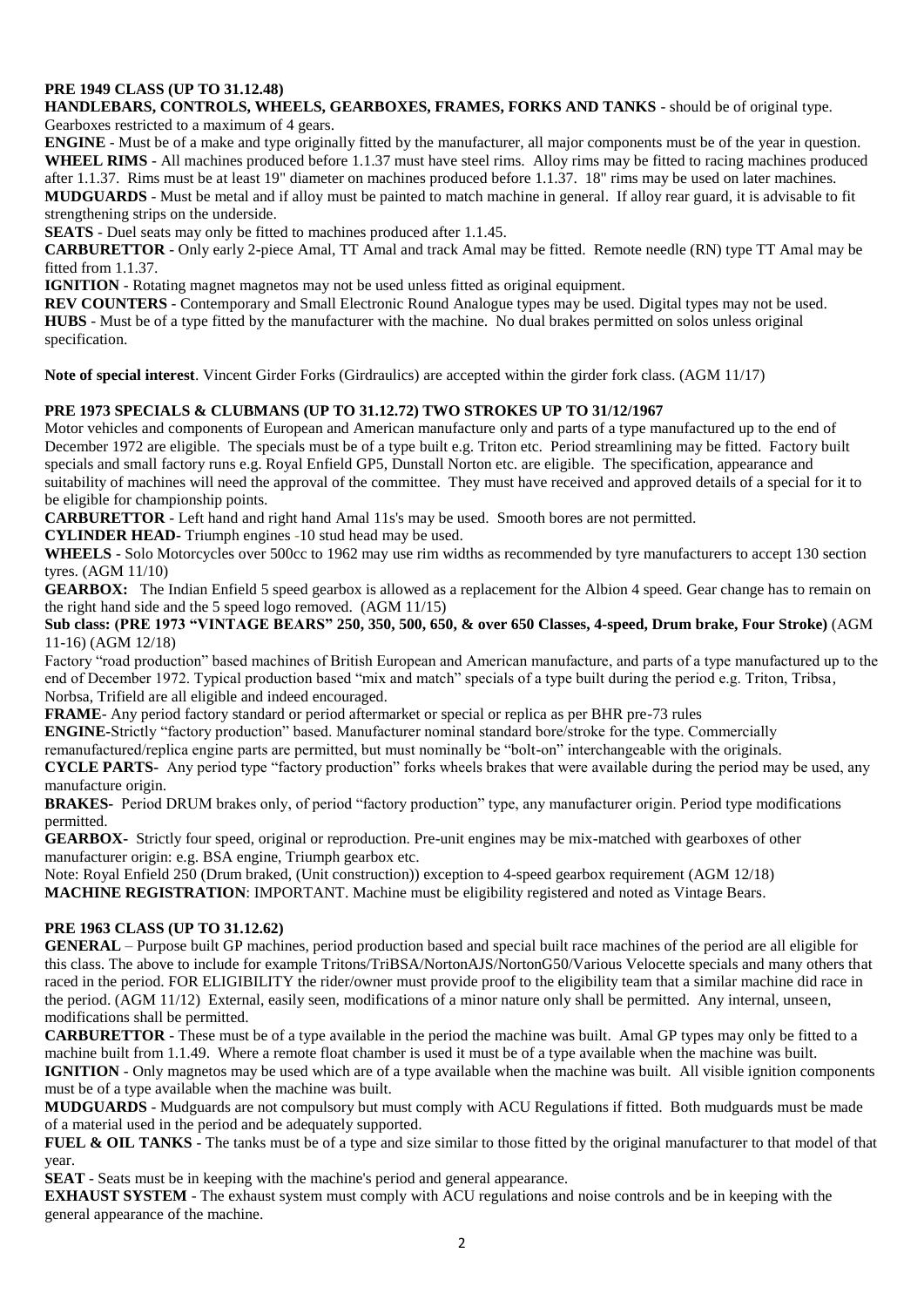**FRONT SUSPENSION** - If fork gaiters are fitted they must be black; modern plastic dust excluders shall not be permitted.

**REAR SUSPENSION** - Rear suspension units must be similar in appearance to those originally fitted - blue painted and / or Girling gas units with remote reservoirs may not be used. Girling black un finned units may be used if they are similar in appearance to those originally fitted.

**WHEELS** - Any steel or alloy rims are permissible if they are 18", 19", 20" or 21" diameter. It is permissible to use smaller rims than those fitted by the manufacturer in the period. It is also permissible to use smaller rims than 18" if they were originally fitted by the manufacturer in the period. The drilling of brake drums is not recommended. Brake torque arms should be of steel or duralumin if fitted originally.

**HANDLEBARS** - Clip-on or Ace type handlebars or any handlebar made from more than one piece of material may only be used on machines with swinging arm rear suspension, unless it can be proved that handlebars of these types were fitted as standard on the original machine. Handlebar mounted controls must be of a type similar to those available during the period of the machine's manufacture. No dogleg type levers and only period type twist grips are allowed.

**REV COUNTERS** - Contemporary and Small Electronic Round Analogue types may be used. Digital types may not be used. **BATTERY** - If the battery is fitted in a prominent position it must be externally similar to those available during the period of the machine's manufacture. A modern battery may be used if it is fitted in an inconspicuous position.

**GENERAL FINISH** - Any type of paintwork may be used if it is of a reasonable colour and is in keeping with the period of the machine's manufacture. The use of inappropriate badges, stickers, transfers and other characters will not be permitted. A reasonable level of neatness and cleanliness is required of all machines.

**Note**: Production Based pre-62 501-unlimited specials are eligible to enter and score championship points in the pre-62 501-unlimited class. The specials must be of a type built and raced during the period pre-62 period, e.g. Triton, TriBSA etc., and built using production manufactured parts of the period, no one off GP parts will be allowed. (AGM 11/09)

**GEARBOX:** The Indian Enfield 5 speed gearbox is allowed as a replacement for the Albion 4 speed. Gear change has to remain on the right hand side and the 5 speed logo removed. (AGM 11/15)

## **PRE 1959 SIDECAR OUTFITS (UP TO 31.12.58)**

It is compulsory that all sidecars in Sidecar Outfits Unlimited to 1958 MUST be fitted with an effective lanyard type cut out. Such outfits conform to the specification that a sidecar machine is a solo motorcycle to which a sidecar has been attached, and the machine must be able to be ridden as a solo if required. Machines made up from non Japanese parts made prior to the cut off date are allowed in this class. (AGM 11/12).

All 3 wheel rims must be of a minimum 18" diameter. Two brake drums of contemporary design may be built into one hub centre.

## **PRE 1987 SIDECAR OUTFITS (UP TO 31.12.86)** (Amended AGM 11/16)

It is compulsory that all sidecars in B.E.A.R.S Sidecar outfits to 1986 MUST be fitted with an effective lanyard type cut out. Such outfits conform to the specification that a sidecar machine is a solo motorcycle that was available over the counter in the period which a sidecar has been attached and the machine must be able to be ridden as a solo if required.

A cut-off date of 31 December 1986 on all motorcycles. Only motorcycles manufactured in Great Britain, the United States of America and mainland Europe are eligible. (With the exclusion of 'Bimota' or any other mark when employing ineligible engines.) **STANDARD CLASS-**

**ENGINES**; May be tuned in any way with the following exceptions; Must not exceed 1000cc\*, Can not include any components unavailable before the cut-off date (including engine blocks). Fuel injection and ECU systems can only be of a sort fitted to a standard BEARs-eligible motorcycle and are interchangeable between makes. The bore and stroke must appear on the outside of the engine. \*NB: The 1000cc limit is waived for twins and triples and the original 1300cc ACU limit for those engines only. (AGM 11/17)

**FRAME**; Made by the same manufacture as the engine. Some leeway is allowed for a similar frame, different year. Additional bracing and modifications to frame geometry allowed. Frame loop to remain intact, i.e. no cutting away lower frame rails etc. Fabrication of lower sub frame allowed to fix sidecars to bikes manufactured without lower rails IE; Laverda Twins, BMW K100/K75

**FORKS;** Must be of a type fitted to the bike when it left the manufacturers. Upside down forks not allowed. Forks from any BEARs eligible bike allowed. Fork brace allowed. Similar looking forks that were manufactured later than the 1986 cut-off date i.e.: BMW K100 with integral fork brace are not allowed.

**SWINGING ARM**; Must be kept but suspension can be made rigid. Complete new rear sub-frame "hard tail" not allowed. **YOKES;** Custom made/modified to bring about suitable trail allowed.

**EXHAUST**; Must follow the standard route for that motorcycle, must employ standard 'header' pipes. Silencer 'can end' is free. Must conform to ACU noise regulations.

**WHEELS**: Only Pre 1987, BEARs-eligible wheels allowed. (AGM 11/16) NB: All Pre 1987 sidecar outfits under 500cc may use 16" wheels\* (AGM 11/17) The use of tubes in tyres is optional. (AGM 11/17) Wheels may be painted (AGM 11/17)

**CARBURETTORS;** Any BEARs-eligible carburettors or throttle body's allowed.

**BRAKES;** Any BEARs eligible discs/callipers are allowed. Only one caliper per disc.

**BATTERY;** Must be fitted in original position.

**FUEL;** All post 1972 outfits must use pump petrol, pre 1973 outfits may use methanol.

Wheels; Can only be of a type fitted to any BEARs-eligible motorcycle and be of a minimum diameter of 17"

**SIDECAR SPECIFICATION;** The minimum diameter of the sidecar wheel is 17"\*. Sidecar must bolt to the bike as in the Pre 1959 event. Streamlining restricted to a small nose cone. Sidecar brake not allowed. Sidecar chassis must be made of steel tube or box section and conform to B2/B3 ACU Handbook regulations. Aluminium frames not allowed. Track 800mm minimum, 1105mmmm maximum. The distance measured from the centre of the track left by the rear wheel to the centre of the track left by the sidecar wheel. The ground clearance measured over the entire length and width of the vehicle race ready, fully loaded with rider, passenger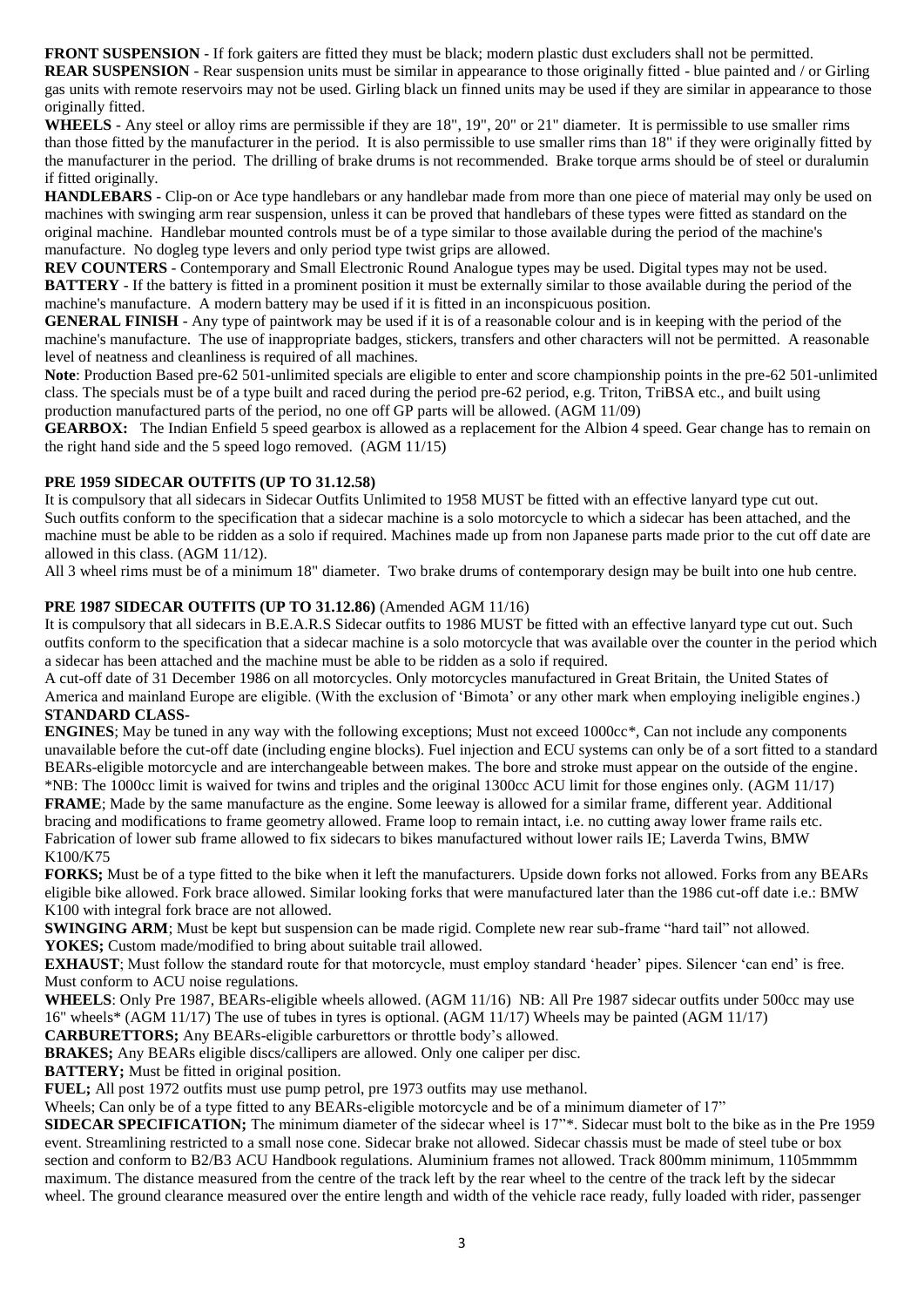and fuel must not be less than 65mm with the handlebars on a straight position. No device is permitted to reduce the 65mm ground clearance during the course of the event.

**GENERAL**; Fuel tank must be of a standard motorcycle tank type and be in the stock position.

**TYRES;** Slicks and cut slicks are not allowed. Any moulded tyres allowed with a maximum width of 140mm. Spacing away of rear wheel from centre line of the motorcycle is not allowed. (AGM 11/16)

**ELIGIBILITY;** Any doubts as to eligibility refer to the BHR committee before building.

(All BHR Pre 1959 outfits are eligible for this event.)

**HOT ROD CLASS**; As standard class with the following exceptions;

**ELECTRONICS;** Any ignition, ECU, fuel injection system allowed.

**ENGINE;** Later K series engine blocks may be fitted as long as they are declared as such for noise testing and program purposes. All BMW K series bikes must employ the eight valve head. The bore and stroke must appear on the outside of the engine and must be correct.

**FUEL TANK;** May be located on the sidecar platform but the original tank must be fitted to the motorcycle, unmodified and in the standard position.

**BATTERY**; May be fitted in a safe location within the outfit.

**EXHAUST**; Free, including headers but must comply with all ACU noise regulations.

**ELIGIBILITY**; Any doubts as to eligibility refer to BHR committee before building.

# **PRE 1973 THREE-WHEELERS (UP TO 31.12.72)**

It is compulsory that all sidecars/three-wheelers in Sidecar based 3 wheelers up to 750cc to 1972 and Sidecar Based 3 wheelers to 1973 (not B3 cyclecars) MUST be fitted with an effective lanyard type cut out.

British Historic Racing - VMCC Ltd wishes to encourage the building and racing of genuine 'type' outfits of the Pre 1973 era. All machines must comply with the ACU regulations for Road Racing and the Machine Specification and in all cases the engine, gearbox, hubs and ancillary parts must be of a type available before December 31 1972.

**ENGINE** - i) Sidecar based 3 wheelers up to 750cc to 1972 - Motor vehicles and components of European and American manufacture only, up to 2 cylinders, 2 valves per cylinder, up to 750cc.

ii) Japanese pre 1982 up to 750cc air cooled. (Chassis type as per current pre 72, front exit style only.AGM 11/16)

iii) European pre 1982 up to 750cc air cooled. (Chassis type as per current pre 72, front exit style only.AGM 11/16)

iv) Sidecar Based 3 wheelers to 1973 - Engines to be of European and American manufacture only - unlimited.

**CYLINDER HEAD-** Triumph engines -10 stud head may be used.

**CHASSIS** - Must be of a type recognised to be of the period and of tubular construction, either bolted or welded to form an integral unit. All handholds must be of a closed loop type. All suspension must be of a type available in the period.

WHEELS - any steel or alloy wheels, in keeping with the period, are permissible subject to a maximum inside rim width of 5.5" (140mm). Tyres should be of a type or similar to those available in the period and are restricted to a maximum contact width with the track of 5.5" (140mm). Tyres must have a manufacturer's moulded tread pattern. Modern low profile slicks, or hand cut slicks are not

permitted on any wheel. **STREAMLINING** - Period style fairings and streamlining are allowed. All bodywork must ensure passenger protection from wheels, chains etc.

**BRAKES** - Any period type system of cable, rod or hydraulic operation is allowed. There must be 2 independently operated systems. **BATTERIES, FUEL & OIL TANKS** - To be securely mounted and adequately protected to avoid spillage.

**IGNITION** - Magneto, coil or electronic ignition system may be used but if it is the latter then it should be in an inconspicuous place. **CARBURETTORS** - Any make of period carburettor may be used.

Left hand and right hand Amal II's may be used. Smooth bores are not permitted.

**REV COUNTER** - Any period rev counter may be used.

**GENERAL FINISH** - Any type of paintwork may be used if it is of a reasonable colour and is in keeping with the period of the machine's manufacture. The use of inappropriate badges, stickers, transfers and other characters will not be permitted. A reasonable level of neatness and cleanliness is required of all machines. A machine of poor appearance or inferior construction may be excluded at the Three-Wheeler Specification Sub-committee's discretion.

**Notes of special interest:** Formula 125 Sidecars (F125) are eligible to run with Event 16 (750 Sidecars). (AGM 11/17) 16" Sidecar Championship. At the end of the season a trophy is to be awarded to the first sidecar outfit with 16" front and rear wheels. (AGM 11/09)

# **B3 CYCLECARS**

B3 cycle cars will have to comply with the above but as these machines are usually a one-off type, the Three-wheeler Specification Sub-Committee for approval will judge them on their merit. Riders intending to race in this class must submit a detailed specification to the Three-wheeler Specification Sub-Committee for approval and registration before any entry will be accepted. Neither the rider nor the passenger may be attached to the machine in any way.

## **MORGANS**

Morgan three-wheelers must comply with the Morgan Three-wheeler Club Racing Specification.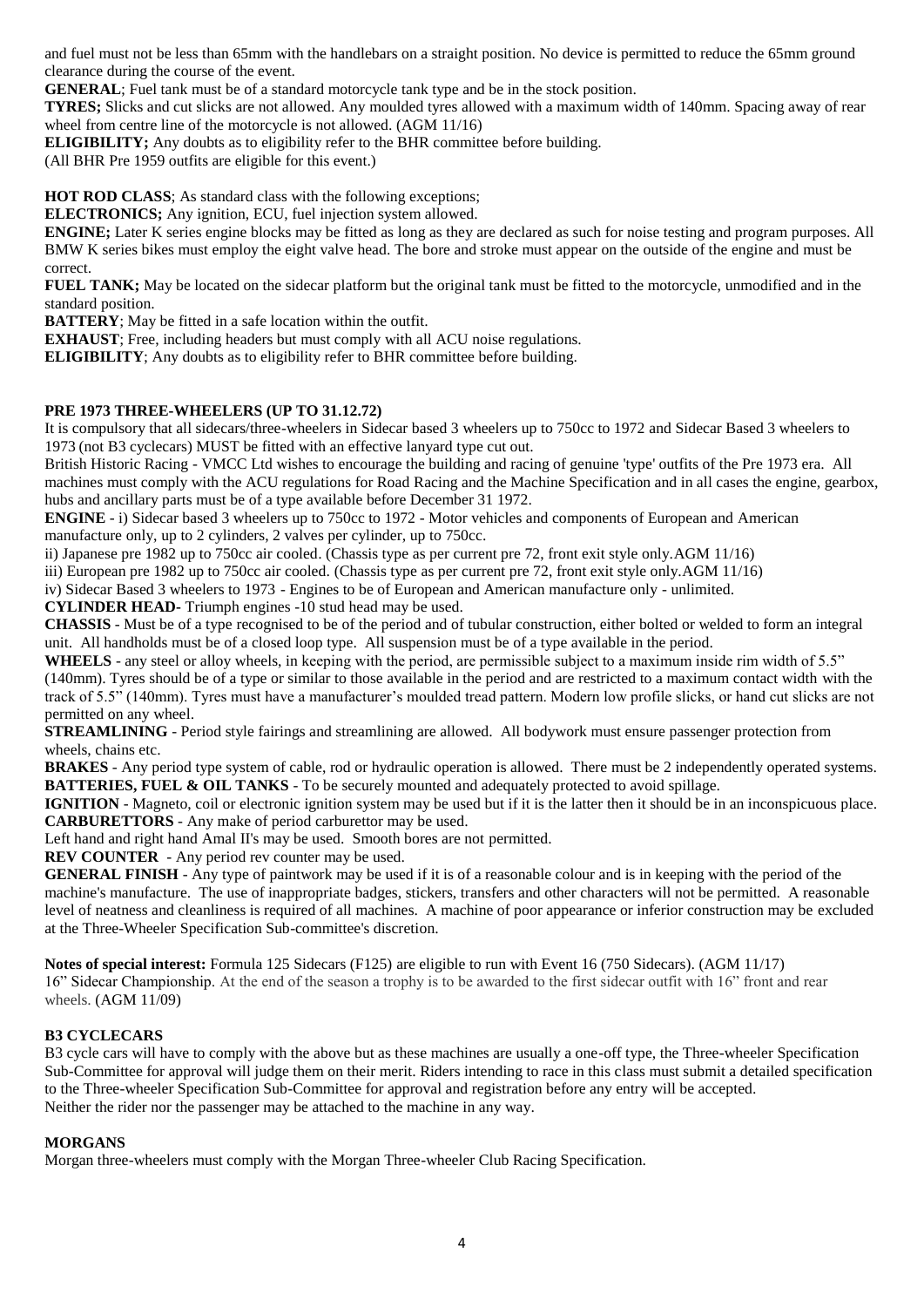## **SINGLE CYLINDER DUCATI CHAMPIONSHIP**

The championship is open to single cylinder up to 500cc Ducati solo motorcycles manufacture prior to 1977. It is open to bikes that are currently racing in England and Europe that do not conform to our events 2a, 2b and 3b, although the later can enter this championship. The class will be policed by our existing Ducati riders. (AGM 11/13)

**GENERAL –** The machine must be based upon Ducati narrow case or wide case single cylinder motorcycles manufactured up to December 1976 (when production ceased)

**FRAMES –** Frames must be as produced be the manufacturers although after market frame kits of the period such as, Harris, Spondon etc that were raced in the period are allowed. Alloy frames with proven period use only are allowed.

**FORKS and SWINGING ARM** – The period look of fork, fork vokes and swinging arms must be maintained. The maximum diameter of fork stanchions is 35mm. The use of upside down fork prohibited.

**CARBURETTORS –** Any carburettor produced in the period may be used as an "as used basis"

**ENGINES –** The external appearance of all engine components must be maintained as per the original engine manufactures specification, unless it can be conclusively shown that the external modifications made are from within the relevant period. The internal specification of all engines is free from restriction, but the machines must be entered in the correct capacity class. **BRAKES –** Any single disc or drum brake available in the period can be used on an as used basis. The period look of the bike should

be maintained. **GEARBOX –** There is no restriction on the gearbox internals.

**INSTRUMENT and CONTROLS –** Must be of a type used in the period.

**FUEL –** As of BHR (VMCC) standing regulations but excluding methanol.

## **BSA BANTAMS- 125cc**

1. **CAPACITY**: All machines will be of 125cc. Oversize pistons to +2mm are allowed on any engine, and 58mm long stroke engines (normally 52mm bore) are allowed to use up to and including 55mm pistons, allowing use of modern available equipment. 2. **ENGINE**: Modifications to engine or gearbox are allowed, provided that conditions (a) to (e) below are met: -

(a) Bantam crankcases must be used.

(b) Disc valve induction is prohibited.

(c) Pressurised fuel injection is prohibited.

(d) Only BSA close ratio and BSA normal ratios gears or exact copies (e.g. AA Snell) to be used. Maximum number of gears: Three (e) Only standard cylinder barrel to be used, but may be modified internally. (Alloy Todd and BTW copies deemed to be standard but to remain air-cooled, not liquid cooled)

3. **FRAME**: Must retain Bantam main loop, but may be modified.

4. **WHEELS**: Must retain wire-spoke wheels

5. **BRAKES**: Front brake - No restrictions, except Wavy or Carbon Fibre discs not permitted. Rear brake - Bantam rear hub to be retained but may be modified.

6. **FORKS**: No modern 'upside down' forks may be used, although original Bantam upside-down forks are permitted.

7. **TANK**: Must be mounted in normal position on machine.

8. **FUEL**: Only Petrol or Avgas 100LL mixture to be used.

9. ACU standing regulations for road racing machines apply (where applicable).

## **BSA BANTAMS- 175cc**

1. **CAPACITY**: All machines will be of 190cc capacity maximum.

2. **ENGINE**: Modifications to engine or gearbox are allowed, provided that conditions (a) to (i) below are met: -

(a) Bantam crankcases must be used, and remain externally unchanged, except for increasing stud centres to 60mm, on 52 and 55mm versions.

(b) Stroke to remain standard (58mm)

(c) Disc valve and Reed valve induction is prohibited.

(d) Pressurised fuel injection is prohibited.

(e) Only BSA close ratio and BSA normal ratios gears or exact copies (e.g. AA Snell) to be used. Maximum number of gears: three if close ratio, and four if normal road ratios

(f) Only standard cylinder barrel to be used, but may be modified internally. (Alloy Todd and BTW copies deemed to be standard but to remain externally unchanged)

(g) Cylinder stud centres not to exceed 60mm

(h) Water-cooling prohibited

(i) Ignition to be fixed timing. (i.e. not advancing or retarding type), however Ducati Energer and PVL straight line (max 4deg retard are allowed)

(j) Exhaust power valves prohibited.

3. **FRAME**: Must retain Bantam main loop, but may be modified.

4. **WHEELS**: Must retain wire-spoke wheels.

5. **BRAKES**: Front Brake: No restrictions, except Wavy or Carbon Fibre discs not permitted. Rear Brake: Must retain Bantam hub (may be modified)

6. **FORKS**: No modern 'upside down' forks may be used, although original Bantam upside-down forks are permitted.

7. **TANK**: Must be mounted in normal position on machine.

8. **FUEL**: Only Petrol or Avgas 100LL mixture to be used.

9. **CARBURETTOR**: Size: 38mm maximum, circular bore only.

10. ACU standing regulations for road racing machines apply (where applicable).

11. Any rider winning the Bantam Championship on a 175cc machine must progress to 125 thereafter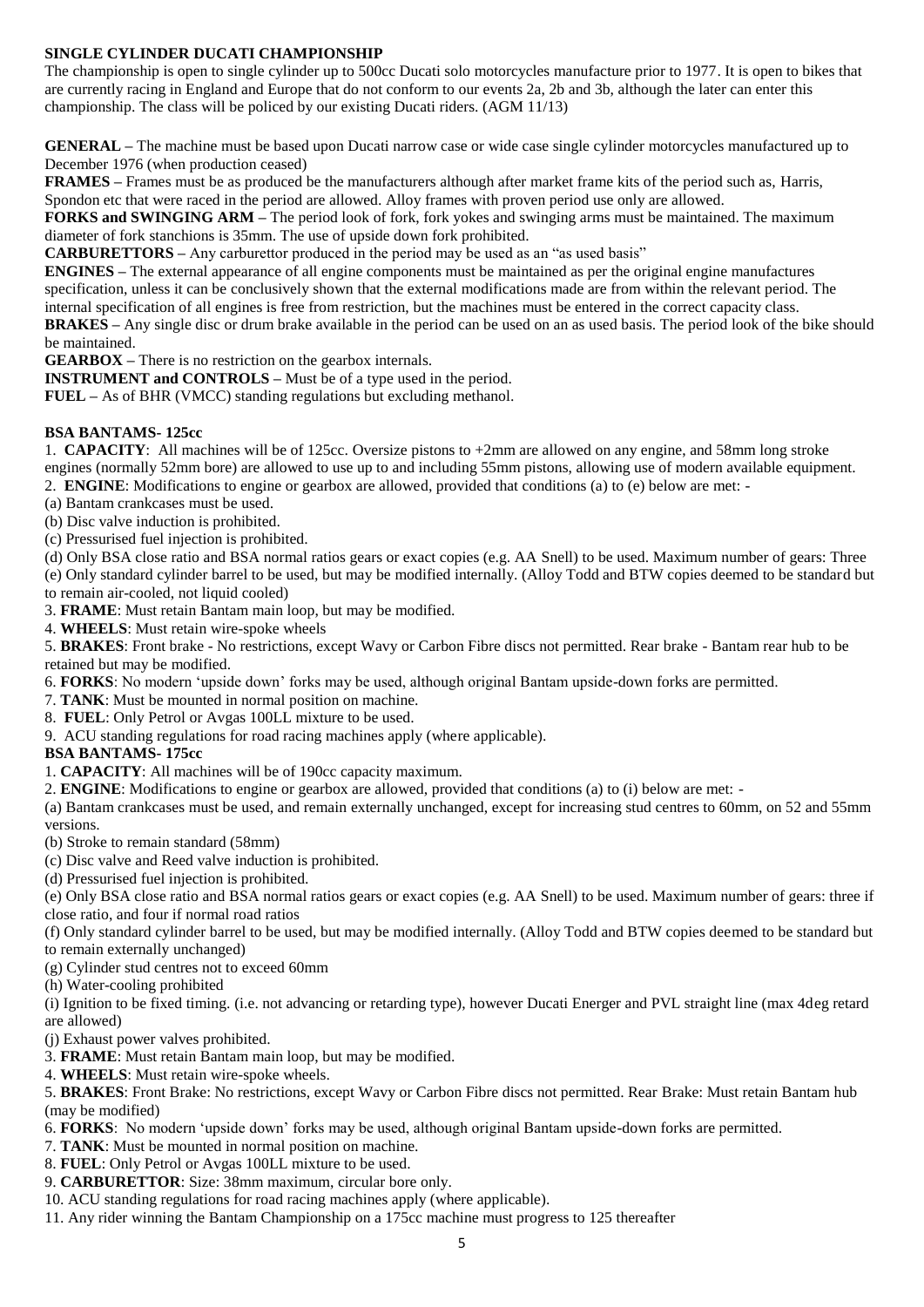## **B.E.A.R.S. (British European and American Race Series)** (AGM 11/13)

**GENERAL:** Machines MUST be derived from a Production Road Going motorcycle freely available to the public prior to 31<sup>st</sup> December 1985. No motorcycle derived from any form of original competition motorcycle will be eligible. All components must be British, European or American unless otherwise stated. There will be separate class championships for Standard Class and Specials Class Machines. Standard Class: Three class championships

a) Up to 500cc\* (Formula 3), b) 501cc to 750cc (Formula 2), c) 751cc to unlimited (Formula 1).

**STANDARD CLASS FRAME**; A frame from a BEARS eligible road-going production motorcycle. Additional bracing and modifications to frame geometry allowed. Tanks, fairings and other bodywork must be of a type or style as used prior to 1986. Japanese style fairings and seats not eligible.

**STANDARD CLASS ENGINES**; May be tuned in any way with the following exceptions; cannot include any major components of a type unavailable before the cut-off date (including engine blocks). Fuel injection and ECU systems can only be of OEM type as originally fitted. Normal aftermarket electronic ignition systems permissible with no engine management capability beyond simple rpm based ignition curve. Quick shifters not permitted.

## **SPECIALS CLASS CHAMPIONSHIP** a) Open to 1300cc

**FRAMES**: Free choice of frame, specials welcome as long as they are constructed to a type/design typically used before the cut-off date. Frames must be constructed from steel tube. (Anyone building a new frame should submit the design to the eligibility team prior to starting to build/modify same). Typical frames used in Formula 1, 2 and 3 series, Battle of Twins and Sound of Singles racing Pre 1986 are eligible. Seats, tanks, fairings and other bodywork must be of a type or style as used prior to 1986. Japanese style fairings and seats not eligible.

#### **ALL CLASSES:**

**FORKS:** No 'upside down' forks will be allowed. Hub centre steering type forks as used prior to 1986 will be eligible. **BRAKES:** No four-pot callipers and no Floating Disc's *unless* fitted to the original road machine that the bike was derived from. **BRAKE MASTER CYLINDERS:** In addition to British, European and American master cylinders of the period, Japanese master cylinders of a type available prior to 1986 are eligible.

**WHEELS/TYRES:** Treaded Tyres only, no wet type tyres allowed. The use of tyre warmers will not be allowed. All BEARS machines can utilise either 17" or 18" wheels due to availability problems regarding many popular wheels used 'in the period'. Many early magnesium (Dymag, Campagnolo etc), wheels are now in poor metallurgical condition and the Astralite wheels, a popular contemporary are no longer available. A wide choice of 17" wheels and tyres are readily available at much more attractive prices. The maximum tyre width at the rear is 160mm.

**CARBURETTORS:** British, European and American carburettors of any type available prior to 1986 are eligible. Japanese Roundslide, Mikuni and Keihin carburettors will be eligible. IT IS ADVISED that should you propose to use carburettors other the British, European and American types, you should check with the eligibility team as to being eligible.

**Notes of special interest:** Dispensation for the Norton Interpol 2 and derivatives to run as a production machine. (AGM 11/16). \* Within Formula 3 class, A MZ "Supa/ 5" formula open to MZ TS250 series machines TS 250/1 (Supa/ 5s and four speed TS250) Excluded are the later "ETZ" machines). SPECIFICATION: Lights/ glass to be removed, the shell retained. Rear lights may be removed. Original silencer to be used - shortened to comply with ACU requirements. Wheel rims to be original spec (rear may be to 17" to allow for tyre choice). Front brake may be modified or replaced for period drum type i.e. twin leading shoe. Suspension: Front Sliders/ stanchion standard, springs to suit rider, rear units to suit rider. Original carburettor with standard bore, air filter optional. Handlebars to original mounts i.e. no clip ons. Control levers to riders choice. Mudguards to original specification but free choice of materials - i.e. plastic/ alloy. Air box: Side panels to be retained. Rear chain guard optional. (AGM 11/17)

## **JAPANESE SOLO MOTORCYCLES UP TO 500cc TO 31/12/1981. (AGM 11/14)**

#### **JAPANESE SOLO MOTORCYCLES 501cc to 998cc TO 31/12/1981. (AGM 11/16)**.

**Roadster based machines of any Japanese manufacture with a maximum capacity of 998cc and available up to 31/12/81**

**CAPACITY & TYPE;** Air cooled engines up to 998cc two or four stroke design. (AGM 11/16)

**ENGINE:** Any internal modifications allowed but profile of engine to look standard.

**FRAME:** Original manufacture or period faithful after market replica frames used in the period.

**BRAKES:** Any period faithful drum, single or twin caliper discs in use up to the cut of date.

**WHEELS:** 18 or 19 inch only, wired spoke or period cast including faithful replica, maximum rim size WM4.

**FORKS:** Any type that were available in the period.

**CARBURETTOR:** Any carburettor available in the period.

**TYRES:** No wet weather or slick tyres allowed. Must conform to ACU standing regulations for road racing club events.

**APPEARANCE:** The appearance and style of the machine must be in period. Bikes can be raced faired or unfaired.

#### **FORMULA 750cc SOLO THREE BEARS CLASS FOR BIKES UP TO 31/12/1972. (Committee Meeting 1/10/2014)**

All machines to conform to the B.E.A.R.S. (British European and American Series) specification agreed at the AGM of 11/13. Maximum engine capacity 750cc